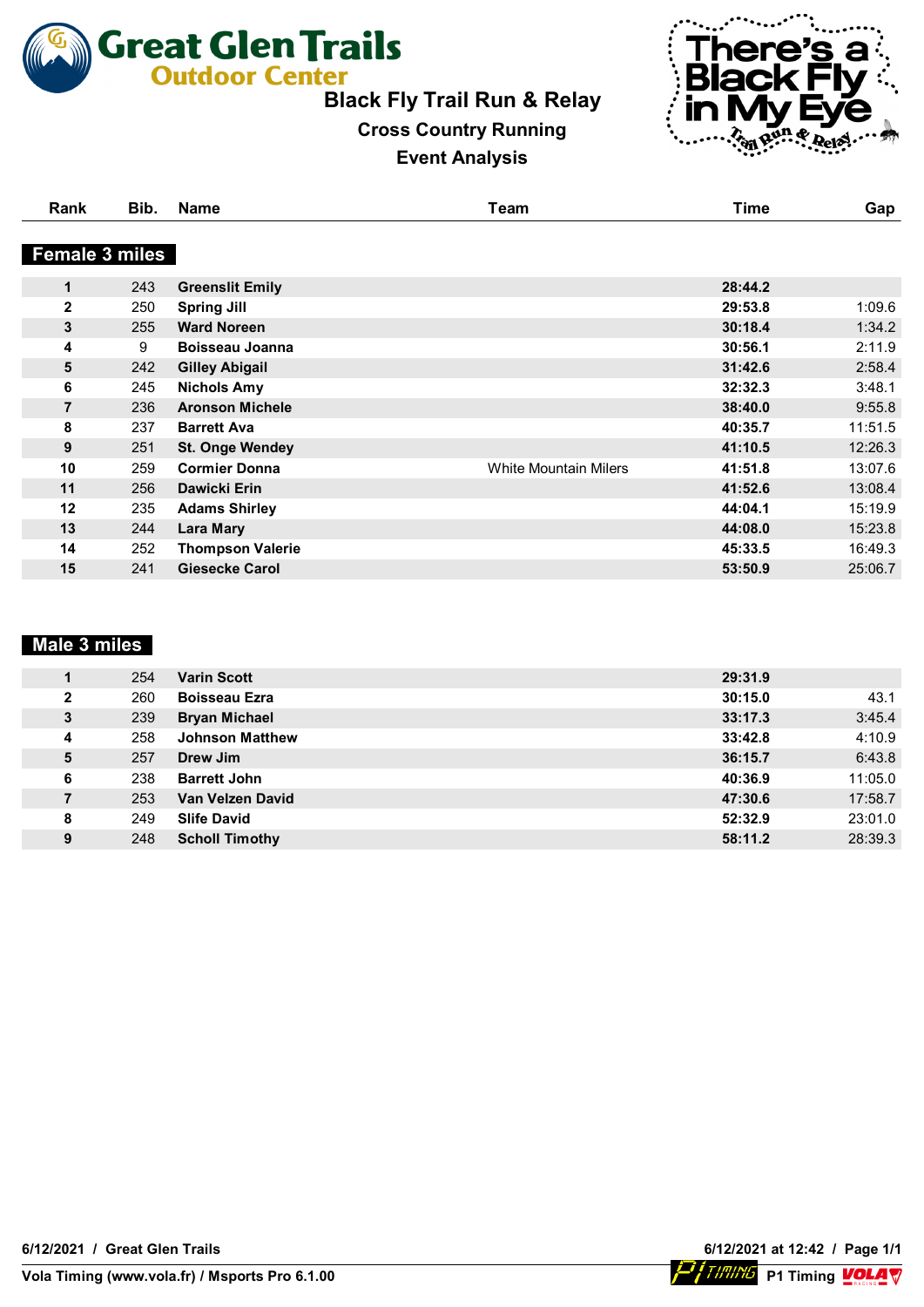

# **Black Fly Trail Run & Relay**

**Cross Country Running Run Ranking 1**



| Rank                   | Bib. | <b>Name</b>                | <b>Team</b>                  | <b>Time</b> | Gap     |
|------------------------|------|----------------------------|------------------------------|-------------|---------|
| <b>Female 10 miles</b> |      |                            |                              |             |         |
| $\mathbf{1}$           | 42   | <b>Graciano Margaret</b>   |                              | 1h18:56.1   |         |
| $\overline{2}$         | 58   | <b>Morgan Lily</b>         |                              | 1h21:58.1   | 3:02.0  |
| 3                      | 71   | <b>Proulx Kimberly</b>     | <b>White Mountain Milers</b> | 1h23:09.6   | 4:13.5  |
| 4                      | 33   | <b>Durnan Lillie</b>       |                              | 1h30:53.6   | 11:57.5 |
| 5                      | 65   | <b>Paskoff Jayne</b>       |                              | 1h30:58.2   | 12:02.1 |
| 6                      | 19   | <b>Cirinna Abby</b>        |                              | 1h31:32.3   | 12:36.2 |
| $\overline{7}$         | 27   | Daigle Jasmine             | <b>TMR</b>                   | 1h31:49.1   | 12:53.0 |
| 8                      | 82   | <b>Stowe Emma</b>          |                              | 1h33:18.8   | 14:22.7 |
| 9                      | 79   | Santelli Melissa           |                              | 1h37:36.3   | 18:40.2 |
| 10                     | 69   | <b>Pierce Hannah</b>       |                              | 1h39:19.6   | 20:23.5 |
| 11                     | 31   | Deyesso Karen              |                              | 1h39:35.3   | 20:39.2 |
| 12                     | 6    | <b>Behr Caitlin</b>        |                              | 1h40:56.8   | 22:00.7 |
| 13                     | 41   | <b>Gordon Gail</b>         |                              | 1h41:01.7   | 22:05.6 |
| 14                     | 12   | <b>Brown Jennifer</b>      |                              | 1h42:51.7   | 23:55.6 |
| 15                     | 16   | <b>Carstairs Elizabeth</b> |                              | 1h42:59.6   | 24:03.5 |
| 16                     | 47   | <b>Jackson Chelsea</b>     |                              | 1h43:13.9   | 24:17.8 |
| 17                     | 60   | Najem Angela               |                              | 1h46:55.7   | 27:59.6 |
| 18                     | 24   | <b>Cowen Tiffani</b>       |                              | 1h48:38.4   | 29:42.3 |
| 19                     | 95   | <b>Breton Meghan</b>       |                              | 1h52:23.0   | 33:26.9 |
| 20                     | 48   | <b>Jones Allison</b>       |                              | 1h53:46.5   | 34:50.4 |
| 21                     | 13   | <b>Burgher Megan</b>       |                              | 1h54:27.3   | 35:31.2 |
| 22                     | 81   | <b>Smith Jennifer</b>      |                              | 1h54:57.1   | 36:01.0 |
| 23                     | 73   | <b>Rice Sara</b>           |                              | 1h55:38.9   | 36:42.8 |
| 24                     | 3    | <b>Barrett Jo</b>          | <b>FFRC</b>                  | 1h56:48.6   | 37:52.5 |
| 25                     | 63   | Niemisto Katrena           |                              | 1h57:33.5   | 38:37.4 |
| 26                     | 45   | Stoyanova Vessela          |                              | 1h57:33.7   | 38:37.6 |
| 27                     | 39   | <b>Gascon Zoe</b>          |                              | 2h00:14.5   | 41:18.4 |
| 28                     | 70   | <b>Plissey Susan</b>       |                              | 2h02:15.6   | 43:19.5 |
| 29                     | 85   | <b>Tobalske Amy</b>        |                              | 2h02:34.7   | 43:38.6 |
| 30                     | 90   | <b>Wilson Amy</b>          |                              | 2h05:01.7   | 46:05.6 |
| 31                     | 68   | Peplinski Melissa          |                              | 2h07:34.7   | 48:38.6 |
| 32                     | 26   | <b>Crudele Lindsay</b>     |                              | 2h09:44.6   | 50:48.5 |
| 33                     | 84   | <b>Tighe Kimberly</b>      |                              | 2h18:51.1   | 59:55.0 |

DNS - Did not start

| 5  | <b>Begin Jennifer</b>      |                       |
|----|----------------------------|-----------------------|
|    | <b>Bell Kayla</b>          |                       |
| 18 | <b>Chick Abby</b>          |                       |
| 34 | <b>Dziok Samantha</b>      |                       |
| 35 | <b>Everett Jesse</b>       |                       |
| 54 | <b>Lennox Amanda</b>       |                       |
| 56 | <b>Mcgurk Elizabeth</b>    | Valhalla Running Club |
| 72 | <b>Ready-Campbell Anna</b> |                       |
|    |                            |                       |

DNF - Do not finish

**Hebert Leeanne**

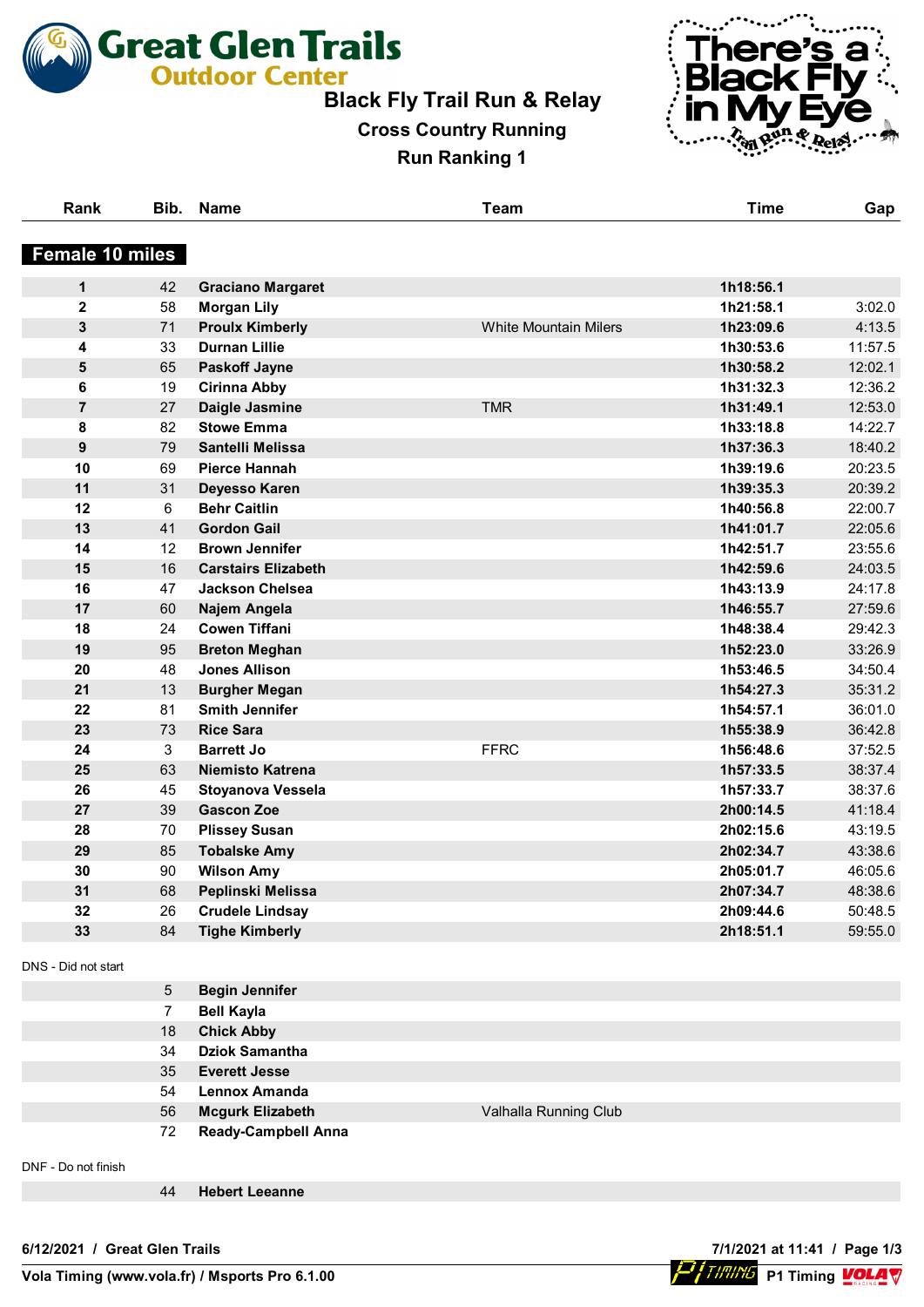**Black Fly Trail Run & Relay**<br>Black Fly Trail Run & Relay **Cross Country Running**

**Run Ranking 1**



| . | Bib. | <b>Name</b> | Team | .<br><u>i ime</u> |  |
|---|------|-------------|------|-------------------|--|
|   |      |             |      |                   |  |

### **Male 10 miles**

| $\mathbf 1$             | 94             | <b>Williams Tristan</b>     |                              | 1h05:17.4 |           |
|-------------------------|----------------|-----------------------------|------------------------------|-----------|-----------|
| $\mathbf 2$             | 57             | <b>Miner Jeff</b>           |                              | 1h21:48.0 | 16:30.6   |
| 3                       | 21             | <b>Clarke Brad</b>          | <b>Bethel Outing Club</b>    | 1h22:36.7 | 17:19.3   |
| 4                       | 62             | <b>Nicols Billy</b>         | <b>TMR</b>                   | 1h23:15.8 | 17:58.4   |
| $\overline{\mathbf{5}}$ | $\overline{2}$ | <b>Alden Mitch</b>          |                              | 1h26:09.1 | 20:51.7   |
| 6                       | 86             | <b>Tracy Thomas</b>         |                              | 1h27:51.2 | 22:33.8   |
| $\overline{7}$          | 37             | <b>Fortier Mick</b>         | <b>FFRC</b>                  | 1h28:29.5 | 23:12.1   |
| 8                       | 88             | <b>Westbrook Stephen</b>    |                              | 1h30:35.9 | 25:18.5   |
| $\boldsymbol{9}$        | 91             | Xiao Michael                |                              | 1h31:46.8 | 26:29.4   |
| 10                      | 61             | Najem Kenny                 |                              | 1h32:37.8 | 27:20.4   |
| 11                      | 51             | <b>Lapsley Bill</b>         |                              | 1h34:10.9 | 28:53.5   |
| 12                      | 20             | <b>Cirinna Matthew</b>      |                              | 1h34:26.6 | 29:09.2   |
| 13                      | 28             | <b>Daley Shawn</b>          |                              | 1h34:38.7 | 29:21.3   |
| 14                      | 89             | <b>Whitmore Jeff</b>        |                              | 1h36:46.5 | 31:29.1   |
| 15                      | 29             | <b>D'Amato Mark</b>         |                              | 1h37:48.2 | 32:30.8   |
| 16                      | 40             | <b>Gensamer Mark</b>        |                              | 1h38:49.5 | 33:32.1   |
| 17                      | 77             | <b>Roy Scott</b>            |                              | 1h40:02.7 | 34:45.3   |
| 18                      | 59             | <b>Mosher Ryan</b>          |                              | 1h41:16.5 | 35:59.1   |
| 19                      | 66             | <b>Paskoff Walter</b>       |                              | 1h42:07.1 | 36:49.7   |
| 20                      | 30             | <b>Dasilva Tony</b>         |                              | 1h44:23.5 | 39:06.1   |
| 21                      | 22             | <b>Conroy Ben</b>           |                              | 1h44:53.0 | 39:35.6   |
| 22                      | 11             | <b>Brock James</b>          |                              | 1h44:53.5 | 39:36.1   |
| 23                      | 52             | <b>Lauben Steven</b>        |                              | 1h46:57.1 | 41:39.7   |
| 24                      | 67             | <b>Patten Sean</b>          | <b>GLRR</b>                  | 1h47:11.3 | 41:53.9   |
| 25                      | 92             | <b>Zotti Thomas</b>         | <b>White Mountain Milers</b> | 1h47:46.5 | 42:29.1   |
| 26                      | 38             | <b>Fortier Walter</b>       | <b>FFRC</b>                  | 1h48:00.9 | 42:43.5   |
| 27                      | 49             | <b>Kirkman Tim</b>          |                              | 1h49:00.3 | 43:42.9   |
| 28                      | 36             | <b>Fortier Jack</b>         | <b>FFRC</b>                  | 1h49:25.7 | 44:08.3   |
| 29                      | 53             | <b>Law Tom</b>              |                              | 1h53:40.5 | 48:23.1   |
| 30                      | 32             | <b>Dunfey Bob</b>           | <b>Trail Monster Running</b> | 1h54:03.4 | 48:46.0   |
| 31                      | 14             | <b>Burgher Ryan</b>         |                              | 1h54:27.6 | 49:10.2   |
| 32                      | 8              | <b>Bernstein Aaron</b>      |                              | 1h59:16.7 | 53:59.3   |
| 33                      | 76             | <b>Richards Nathaniel</b>   |                              | 2h04:10.5 | 58:53.1   |
| 34                      | 17             | <b>Carstairs Jeff</b>       |                              | 2h08:33.8 | 1h03:16.4 |
| 35                      | 87             | <b>Vezina Phil</b>          |                              | 2h10:01.0 | 1h04:43.6 |
| 36                      | 93             | <b>Benes Robert</b>         |                              | 2h11:46.6 | 1h06:29.2 |
| 37                      | 15             | <b>Callahan Kevin</b>       | <b>White Mountain Milers</b> | 2h23:00.5 | 1h17:43.1 |
| 38                      | 75             | <b>Richards Christopher</b> |                              | 2h55:57.2 | 1h50:39.8 |

DNS - Did not start

| 4  | <b>Bartlett Chris</b>   |                              |
|----|-------------------------|------------------------------|
| 25 | <b>Crossley Andrew</b>  |                              |
| 46 | <b>Hostetler Andrew</b> | Fresh Tracks Racing          |
| 50 | <b>Lambert Charles</b>  |                              |
| 55 | <b>Maddock Jace</b>     |                              |
| 64 | <b>Otis Brian</b>       | <b>White Mountain Milers</b> |
| 78 | <b>Sackett Joseph</b>   |                              |

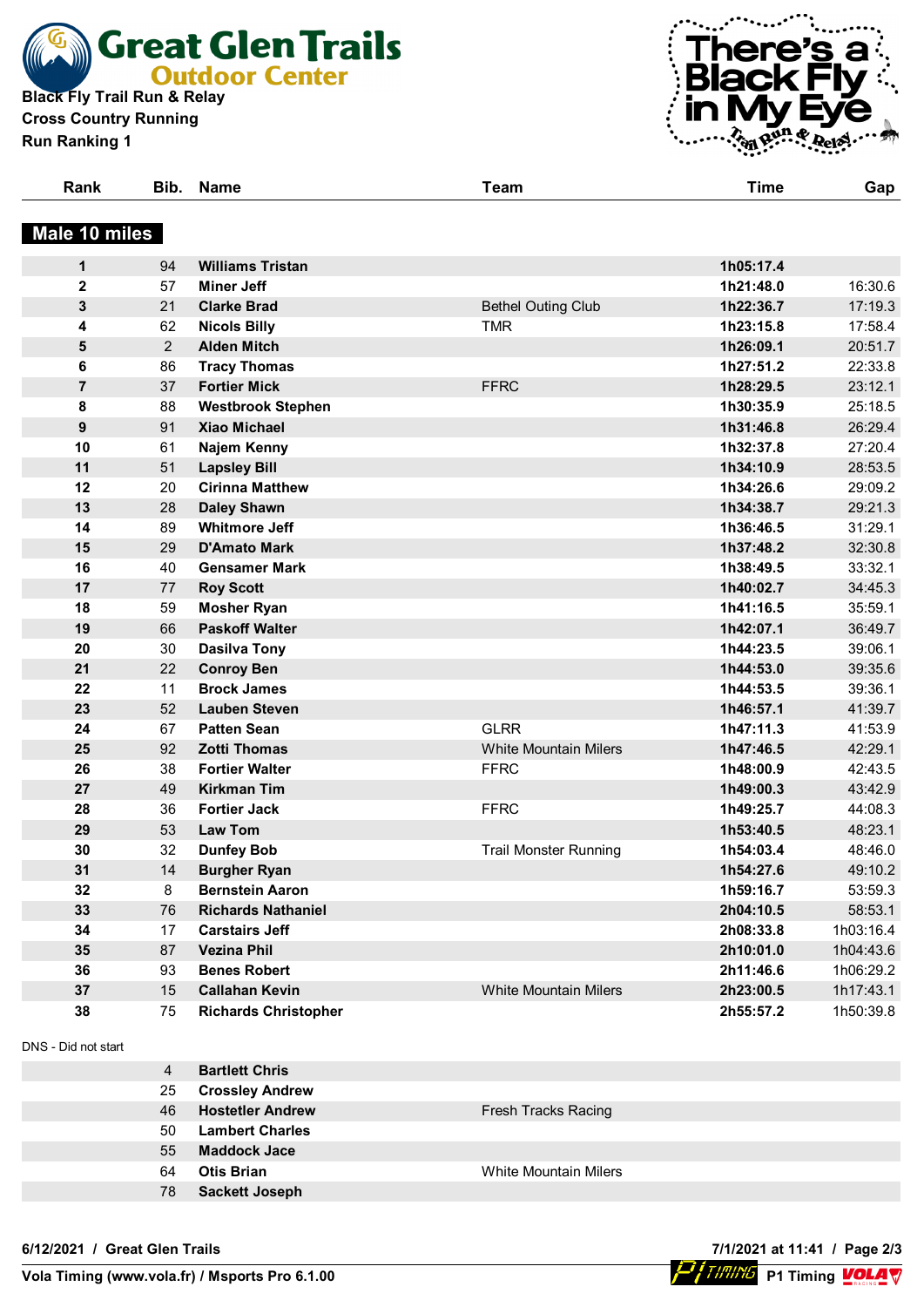

#### **Cross Country Running Run Ranking 1**



| Rank                |     | Bib. Name               | Team | Time | Gap |
|---------------------|-----|-------------------------|------|------|-----|
|                     | 80  | <b>Sketchley Nathan</b> |      |      |     |
|                     | 450 | <b>Heiman Angus</b>     |      |      |     |
| DNF - Do not finish |     |                         |      |      |     |
|                     | 43  | <b>Greenslit Nathan</b> |      |      |     |